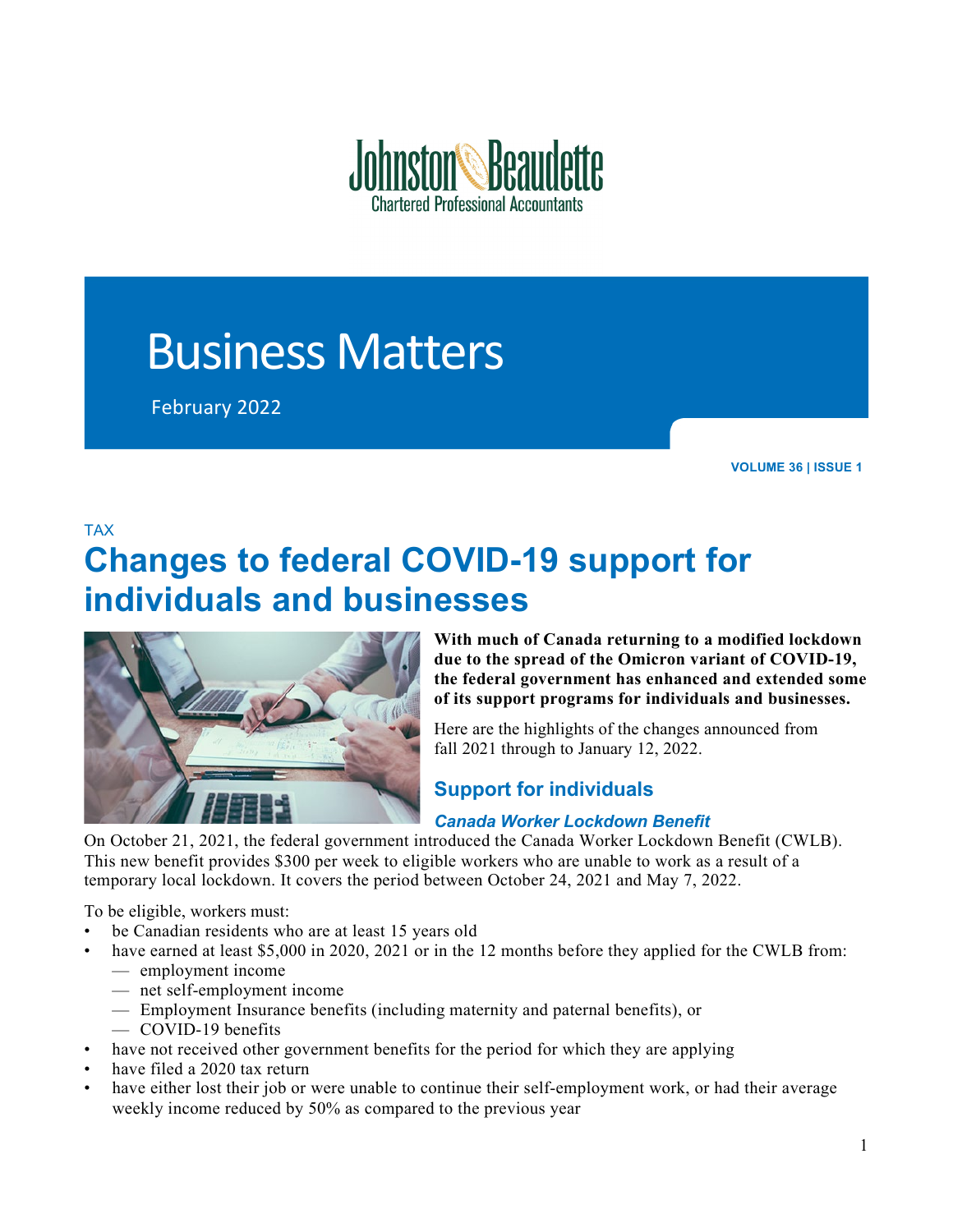

The CWLB will *not* be available to those who:

- leave their job voluntarily
- turn down reasonable work
- were laid off because they refused to get vaccinated against COVID-19

On December 22, 2021, the government announced that the CWLB would be extended beyond a complete lockdown to support eligible individuals affected by capacity-limiting public health restrictions of more than 50%.

#### *Canada Recovery Sickness Benefit and Canada Recovery Caregiving Benefit*

The October announcement also extended these two benefits until May 7, 2022, and increased the maximum duration of these benefits to six weeks and 44 weeks, respectively.

#### *Employee home office deduction calculation method*

In the December 14, 2021 federal Economic and Fiscal Update (economic statement), the government announced that the optional simplified method of calculating an employee's home office deduction, introduced in 2020, will be extended for 2021 and 2022. This method is available to employees who were required to work from home due to the COVID-19 pandemic and are not claiming any other employmentrelated expenses (such as the use of a car, or paying for a substitute or supplies, etc.).

The deduction is calculated as a flat rate of \$2 per day worked at home. The maximum deduction under the simplified method has also been increased from \$400 in 2020 to \$500 for 2021 and 2022. Employees who claim other employment-related expenses may continue to use the detailed method to calculate their home office expense deduction.

You can read more about this calculation method in the December 14, 2021 *[Economic and Fiscal Update](https://budget.gc.ca/efu-meb/2021/home-accueil-en.html)* (economic statement).

#### *Educator school supplies tax credit*

The economic statement also enhanced the refundable eligible educator school supplies tax credit by increasing the tax credit rate from 15% to 25%, expanding the list of eligible expenses to include certain electronic devices, and eliminating the requirement that the supplies be used in a school or childcare facility.

## **Support for businesses**

#### *New targeted wage and commercial rent support programs*

In October, the government announced two new programs to replace the Canada Emergency Wage Subsidy and the Canada Emergency Rent Subsidy, both of which ended on October 23, 2021. These programs, the Tourism and Hospitality Recovery Program and the Hardest-Hit Business Recovery Program, are both available until May 7, 2022.

The government also announced that the Canada Recovery Hiring Program would be extended to the same date. Eligible employers can claim whichever of these programs gives them the highest amount for each claim period.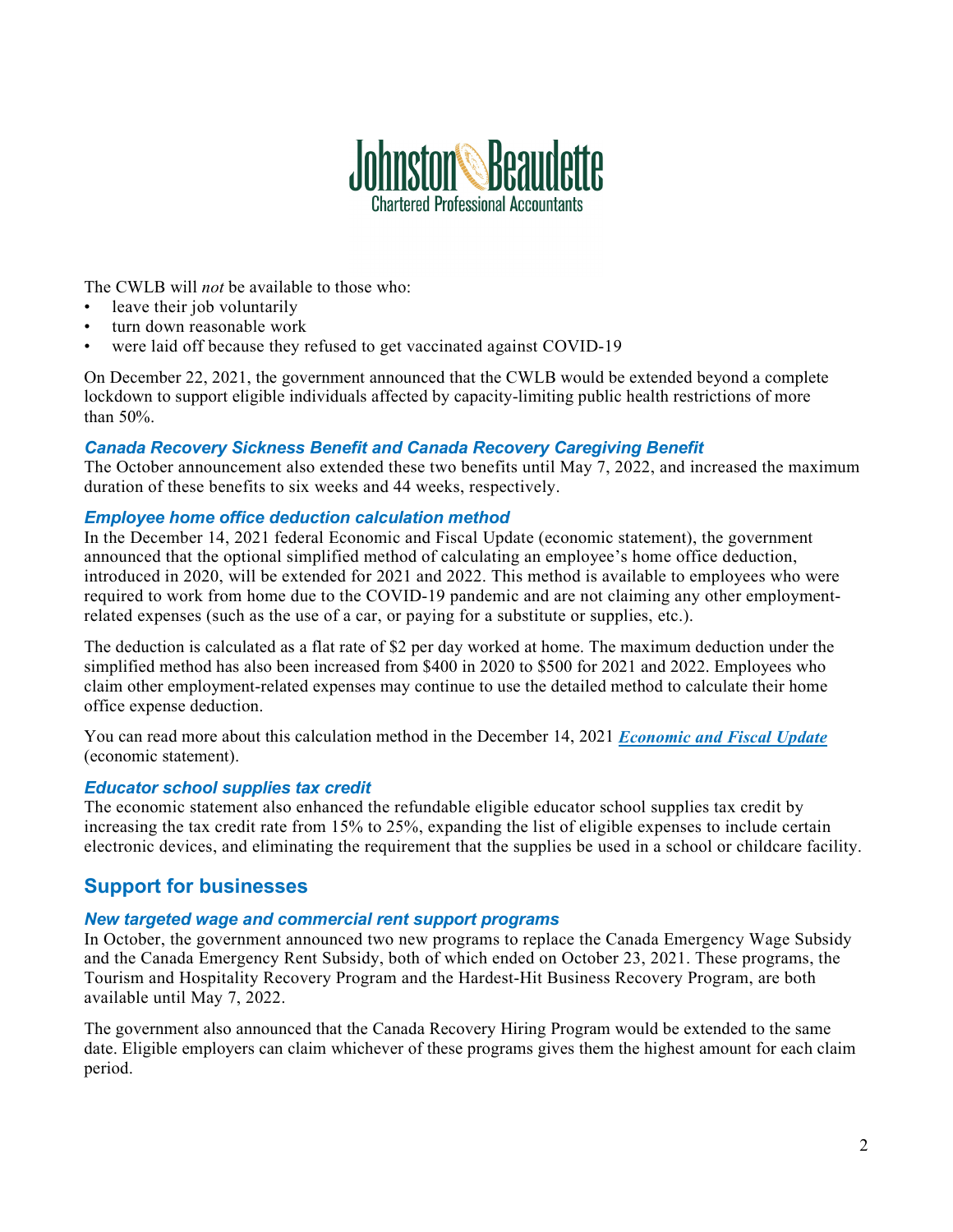

#### *Local Lockdown Program*

The October announcement also introduced the Local Lockdown Program (LLP). It is available to businesses that experienced both of the following:

- a complete lockdown for at least seven days of at least one location that accounted for at least 25% of their total revenue
- a decline in revenue of 40% or more in the current month

On December 21, 2021, the government announced the expansion of the LLP to also cover businesses that have capacity-limiting public health restrictions of 50% or more. They also reduced the minimum decline in revenue threshold to 25%. Eligible businesses will be entitled to receive wage and commercial rent subsidies from 25% up to a maximum of 75%.

#### *New tax credits*

The December 14 economic statement also introduced two new tax credits for businesses. The first is a new 25% refundable tax credit for small businesses that meet these conditions:

- They incurred expenses for air quality improvements in qualifying locations between September 1, 2021 and December 31, 2022.
- Eligible expenses are limited to \$10,000 per location, and \$50,000 across all locations for affiliated businesses.
- The credit is available to unincorporated sole proprietors and Canadian-controlled private corporations with taxable capital of less than \$15 million employed in Canada in the preceding year.
- Partners who meet these same requirements can also claim the tax credit for their share of a partnership's eligible expenses.

The second is a refundable tax credit for farmers in provinces without federally-approved carbon pricing systems. This credit will return the federal fuel charge proceeds directly to farmers based on their eligible farming expenses. To be eligible for the credit, farms must incur farming expenses of at least \$25,000.

#### *Repayment deadlines extended*

On January 12, 2022, the government announced that they were extending the repayment deadlines for the Canada Emergency Business Account and the Regional Relief and Recovery Fund from December 31, 2022 to December 31, 2023 for eligible businesses. Loans repaid by that date may be eligible for forgiveness of up to one third of the value of the loan.

As government assistance to respond to COVID-19 emerges and evolves, we will continue to keep you informed so that you and your business can get all the benefits to which you are entitled.

## TAX **Why a rental unit in your home is not as simple as it sounds**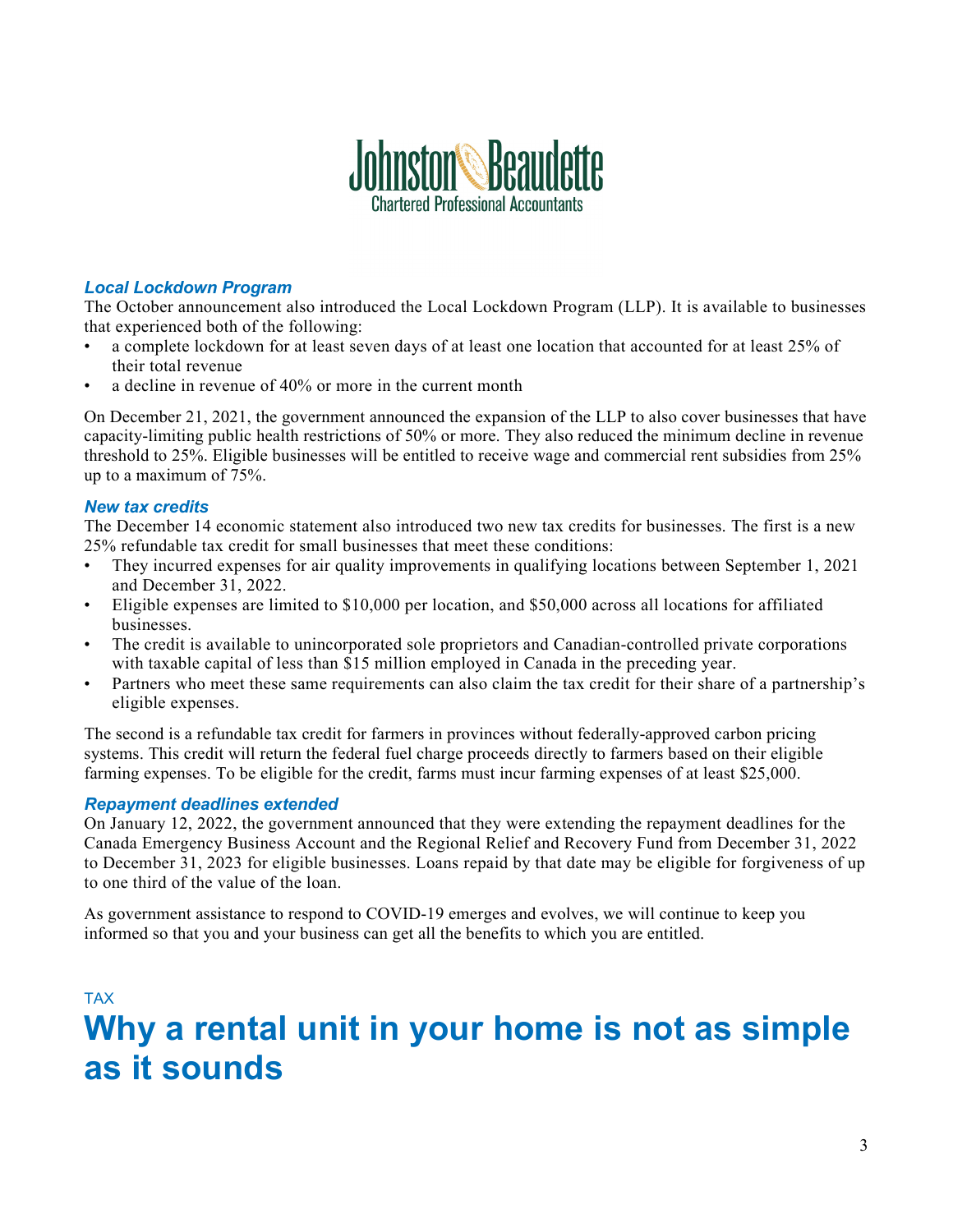



#### **Find out about some of the legal and tax implications of a rental unit before you sign on a tenant.**

For people currently renting or considering renting a portion of the home they own, the tax considerations can be complex and the fallout costly if you don't do it right. In fact, earning income from renting a portion of your home can be subject to different rules and reporting requirements to the Canada Revenue Agency.

"Once you start to go through all the considerations, small rentals can get quite complicated," says CPA Fabio Bonanno,

principal, taxation with CPA Canada.

The following are some basic guidelines for renting out a unit in your home.

## **Step 1: Set up a legal rental**

While it might seem simple to just rent out your basement area or a room in your home, there are some ground rules you have to consider first, says Nathaniel Brettle, managing lawyer with Malo Pilley Lehman Brettle in Toronto.

"There's more to it than just renting out a basement space for example," he says. "Residential leasing is very regulated. You need to make sure that the apartment you are renting is an entirely separate living space, with a bathroom and kitchen, and meets the required municipal and fire codes. If it's in your basement for example, windows have to be large enough to extricate a person."

Typically, you will have a lease arrangement outlining rent and basic services such as heat, light, parking and laundry facilities. As for drafting a lease, don't take the do-it-yourself approach. There are standard lease forms the government wants everyone to use. "Otherwise, you could run afoul of the Landlord and Tenant Board," says Brettle.

He also suggests that if a potential renter is a student, "It's a good idea to put parents on the lease as guarantors."

## **Step 2: Understand what's involved with rental income**

An important thing to consider is whether the income you earn from the space in your home will be reported as business or rental income on your personal income tax return. "This will affect how you claim expenses, among other considerations," explains Bonanno. "The tax treatment and filings are different for each."

If the homeowner is providing additional services such as cleaning, security or meals for example, then it may be classified as business income. This will likely be more of an issue if some or all of the property is offered on a short-term basis (similar to a bed and breakfast).

## **Step 3: Know your change in use rules**

Any time you rent a space in your home, you may have a **[change in use](https://www.canada.ca/en/revenue-agency/services/tax/technical-information/income-tax/income-tax-folios-index/series-1-individuals/folio-3-family-unit-issues/income-tax-folio-s1-f3-c2-principal-residence.html#toc20)** of that space, which could result in a deemed sale, says Bonanno.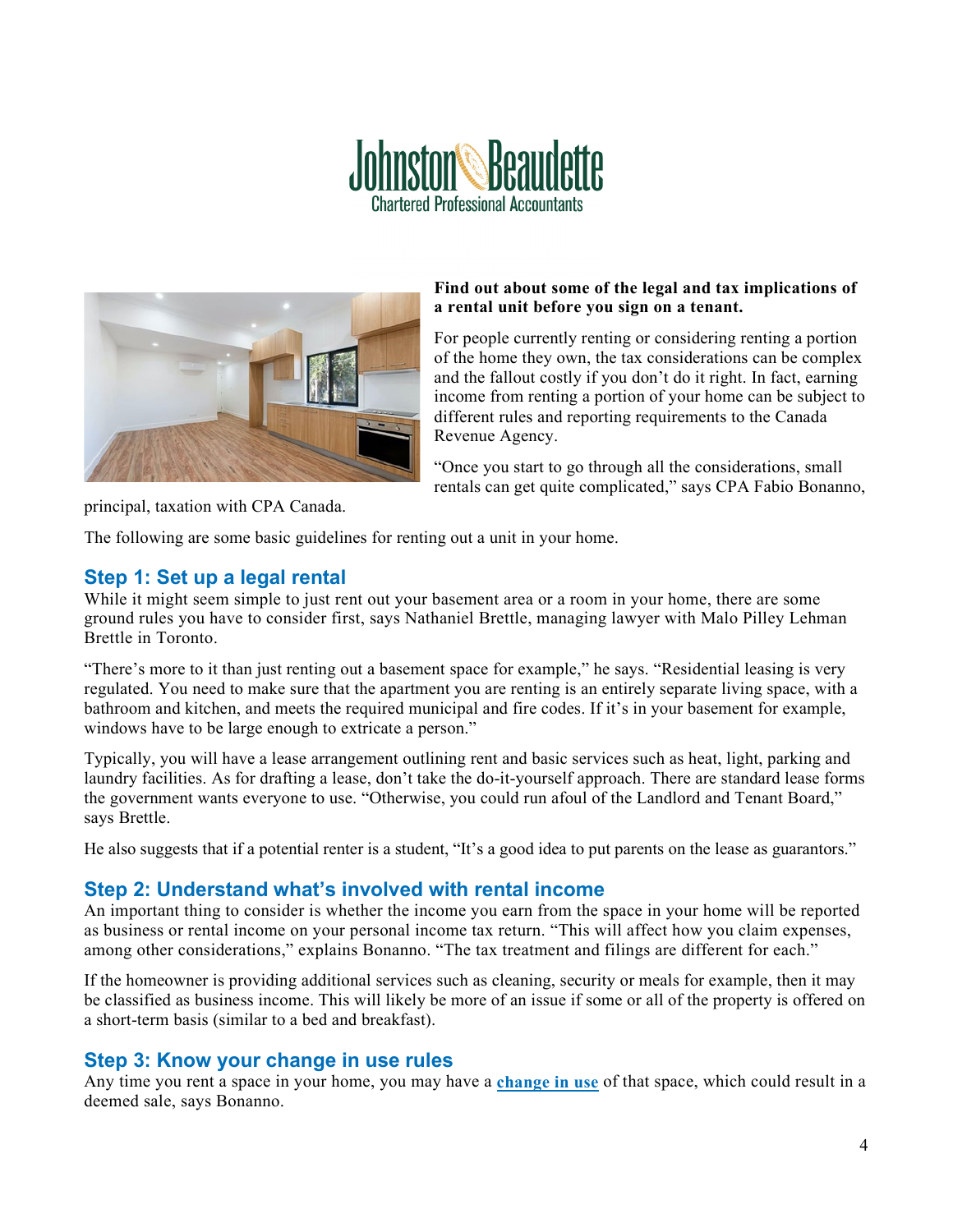

"That could be problematic in terms of cash flow and having the funds to pay the tax liability," he says. "Unlike a regular disposition, you do not get cash proceeds. You therefore have to pay tax on a gain for which you have received no cash proceeds."

The government will usually not consider it a change in use if **[three conditions are met](https://www.canada.ca/en/revenue-agency/services/tax/individuals/topics/about-your-tax-return/tax-return/completing-a-tax-return/personal-income/line-12700-capital-gains/principal-residence-other-real-estate/changes-use/changing-part-your-principal-residence-a-rental-business-property.html)**: The space is small relative to your home, you aren't making any structural changes and you are not claiming tax depreciation known as capital cost allowance (CCA) on your rental income.

"Generally, if you fit those criteria, there will be no deemed disposition and no sale needs to be reported on your T1. Going forward, if you are earning rental income you will need to report the income and expenses in your **[T1 Personal Tax Return on Form T776](https://www.canada.ca/en/revenue-agency/services/forms-publications/forms/t776.html)**," says Bonanno. "Also, when you do eventually sell your home and meet these three conditions, then the whole property usually qualifies for the principal residence exemption."

## **Step 4: Consider the income and expense claims on your T1**

Your annual rental income for tax purposes will include all the rent payments received and deductions of allowable expenses. It is critical to ensure that deducted expenses are reasonable. The key question to ask yourself is, was the expense incurred to generate rental income specifically? Some examples of reasonable expenses include a pro-rated portion of the interest on your mortgage as well as utilities and property taxes.

Once you determine that the expense is allowable, you then have to decide whether it's a current or capital expense. For example, repairs and maintenance such as replacing light bulbs are usually a current expense and are fully deducted. A capital expense is one that would improve the property significantly and have a lasting benefit, such as a structural renovation needed to get the portion of your home rental-ready, and is deducted over time by claiming CCA. [For further information on the criteria for determining whether something is a capital or current expense, you can visit the **[CRA website](https://www.canada.ca/en/revenue-agency/services/tax/businesses/topics/rental-income/current-expenses-capital-expenses.html)** directly.]

Be careful not to claim CCA as it will put you offside one of those three conditions the CRA looks at to determine whether a change of use took place, cautions Bonanno. "If you are claiming CCA, you will generally have had a deemed disposition of the space you are renting. In that case, you may not be able to designate the principal residence exemption on the entire home when it is sold."

Note that GST/HST is not charged on long-term residential rentals. It is important to note that GST/HST will need to be collected on short-term or occasional rentals where the portion of your home is rented for less than 30 continuous days.

## **Talk to a professional**

There are so many nuances when renting a space in your home, it's easy to get blindsided when filing your tax returns. Bonanno advises clients to always keep supporting documentation for rental income and expenses and review them with a qualified tax professional before filing to ensure no unwarranted expenses are claimed.

"The rules around renting are complicated and even more so in the year of a potential **[change of use](https://www.canada.ca/en/revenue-agency/services/tax/individuals/topics/about-your-tax-return/tax-return/completing-a-tax-return/personal-income/line-12700-capital-gains/principal-residence-other-real-estate/changes-use.html)** or when the property is sold. A qualified professional can walk you through all that," says Bonanno.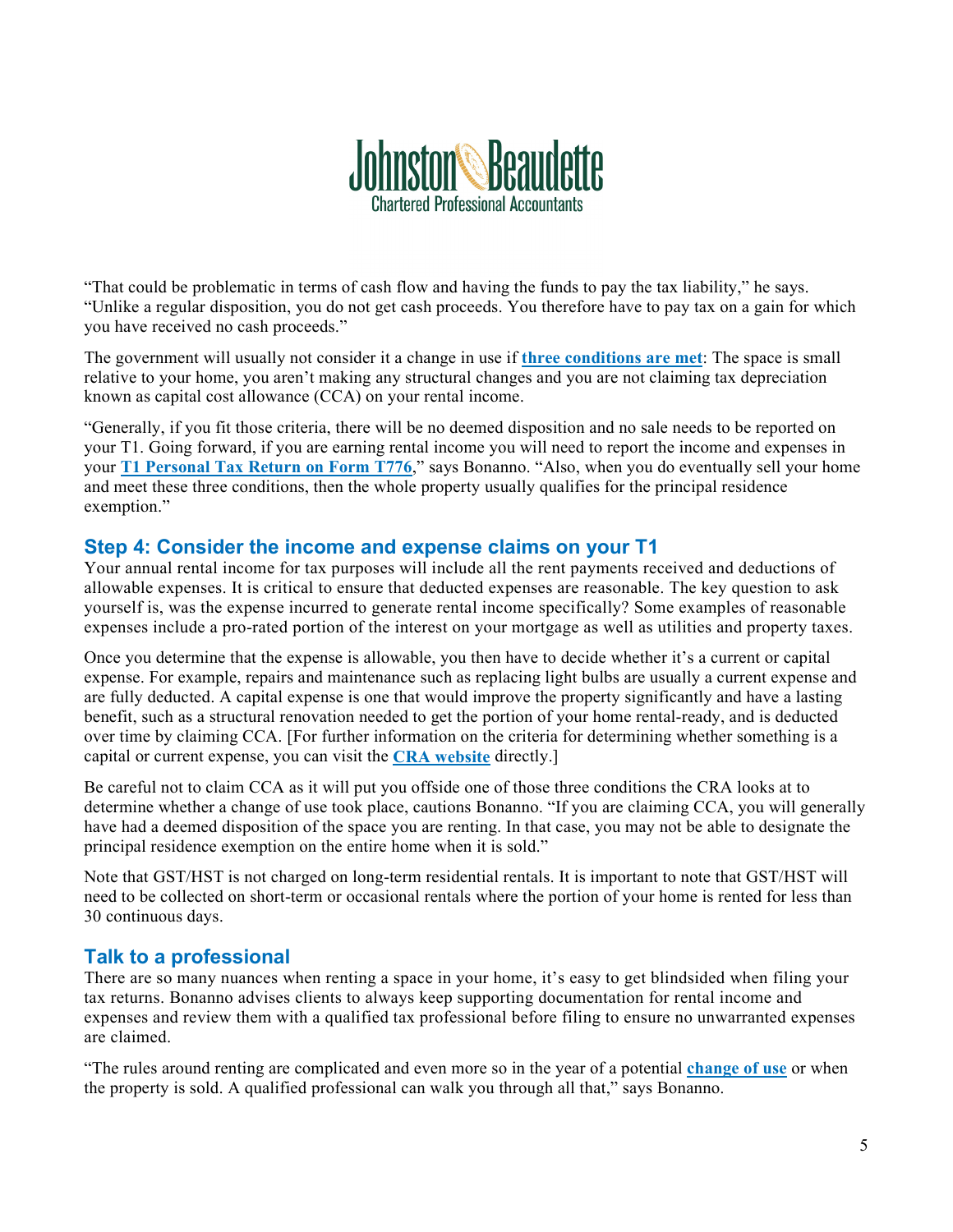

*This story first appeared on CPA Canada's online news site.*

#### WEALTH MANAGEMENT

## **Helpful ways seniors can save money and stretch their budget**



**Taking advantage of senior discounts isn't the only way to have more funds once you've retired.**

Those retirement savings you've squirreled away have to last for an unknown amount of time. But that doesn't mean you have to give up on dreams of enjoying new experiences. Here are some ways you can stretch every dollar of those savings.

## **Keep tabs on your credit card debt**

**[Credit card debt is expensive](https://financialpost.com/personal-finance/debt/high-credit-card-rates-costing-canadians-a-fortune)** so "you're better off getting a line

of credit," notes CPA Stan Swartz, principal at Infomoney Solutions Inc. While **[bank interest rates](https://www.bankofcanada.ca/rates/banking-and-financial-statistics/posted-interest-rates-offered-by-chartered-banks/)** are in the low single digits, credit cards still charge 20 per cent or more if you don't pay them off each month. The cards do have their benefits though, as there may be purchase insurance or extended warranties or waiving of international currency transaction fees attached. Look for a low interest option or a cashback card, which offers the added bonus of rebates on your purchases. But treat them as debit cards and don't carry a balance.

### **Look to your home for options**

If you need to increase your cash flow, you could ask about a reverse mortgage, says CPA Michael Massoud, principal, operations and corporate citizenship with CPA Canada. This option allows qualified homeowners (who are 55 or older) to receive up to 55 per cent of the value of their home in cash.

"The decision to access a reverse mortgage depends on everyone's own facts and circumstances. While a reverse mortgage might not make sense for someone who is flush with cash in a non-registered or tax-free savings account and has no specific liquidity needs, another person whose retirement savings are mainly held within a RRIF might be able to optimize taxes by accessing money through a reverse mortgage," says Massoud.

Depending on the housing market where you live – and where you'd like to live, if you did move – downsizing your home is another way to increase your cash flow. Bear in mind, however, that housing prices are sky-high right now, so be sure the sale of your current home can cover the residence you'd like to live in, whether you'll be buying something smaller or renting.

If the plan is to stay in your home, look for ways to make the costs more manageable. "Repair and maintenance can be expensive, especially when it comes to things like heating and air conditioning," says Swartz. To keep costs more predictable, he suggests a maintenance contract. Taking another approach, "how about taking in a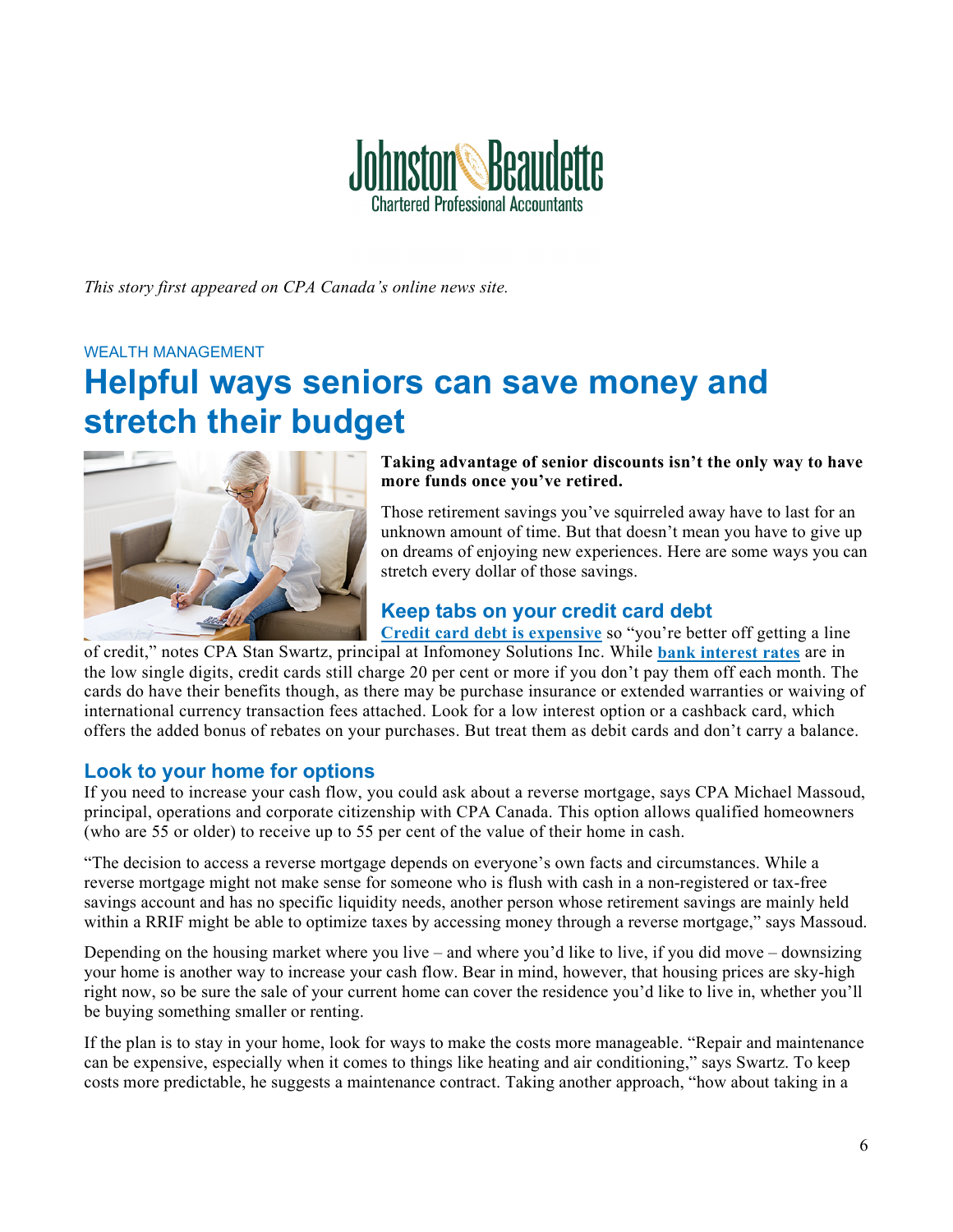

student who can help with yard work for reduced rent," says Anne Arbour, education manager at the Credit Counselling Society.

### **Check what your insurance policies include**

Before you buy travel insurance or extended warranties or purchase protection, have a look at the insurance policies you already have, Swartz recommends. They may offer additions to coverage that could save you a bundle. For example, some home insurance policies come with emergency travel medical insurance for trips of up to four days, as well as coverage for some legal matters, at no charge, and some credit cards offer extended warranty protection for purchases. This is helpful for two reasons: You can look to see if there are any savings to be had, but also ensure that you don't pay for something twice.

## **Seek out government benefits**

Arbour suggests checking out provincial and federal government benefits for seniors. You may be eligible for prescription drug coverage or other services, and you may also have free access to vaccinations for things like pneumococcal pneumonia and shingles, which provinces would otherwise charge for.

Swartz agrees and also suggests "applying for the benefits that you're entitled to, or those you think you may be close to being eligible for," such as **[Old Age Security](https://www.canada.ca/en/services/benefits/publicpensions/cpp/old-age-security.html)**, **[Guaranteed Income Supplement](https://www.canada.ca/en/services/benefits/publicpensions/cpp/old-age-security/guaranteed-income-supplement/benefit-amount.html)** or property tax credits in some provinces. The CRA will tell you if you're not eligible, he adds, so there's no harm in applying.

## **Ask for senior discounts**

You'd be surprised how many places offer senior's discounts and how the definition of "senior" can vary. The **[Canadian Association of Retired Persons](https://www.carp.ca/)** (C.A.R.P) is open to those aged 50 and above and members receive discounts or benefits from dozens of companies and services, from cell phones to insurance, for an annual fee. Arbour recommends checking out what organizations like this can offer.

Everything from attractions and museums to your local transit system will offer senior's tickets at a discount. Banks also have senior's plans that cut or eliminate fees and many stores have "senior's days". Even professional services such as dentists and veterinarians may cut their fees.

The bottom line, "ask for a discount," says Swartz. Even if it's not advertised that there's a senior's discount, you may be pleasantly surprised.

### **Get creative**

Swartz says that, if you haven't done any comparison shopping for insurance, phone or internet services, or TV in a couple of years, you can often save simply by examining what you're paying for and determining whether you still need it.

Anything that is charged directly to a credit card or is paid by direct debit tends to get forgotten when people are looking at their spending and it can be an expensive memory lapse. While pre-authorized is a convenient way to make payments, be sure to check your list of payments from time to time.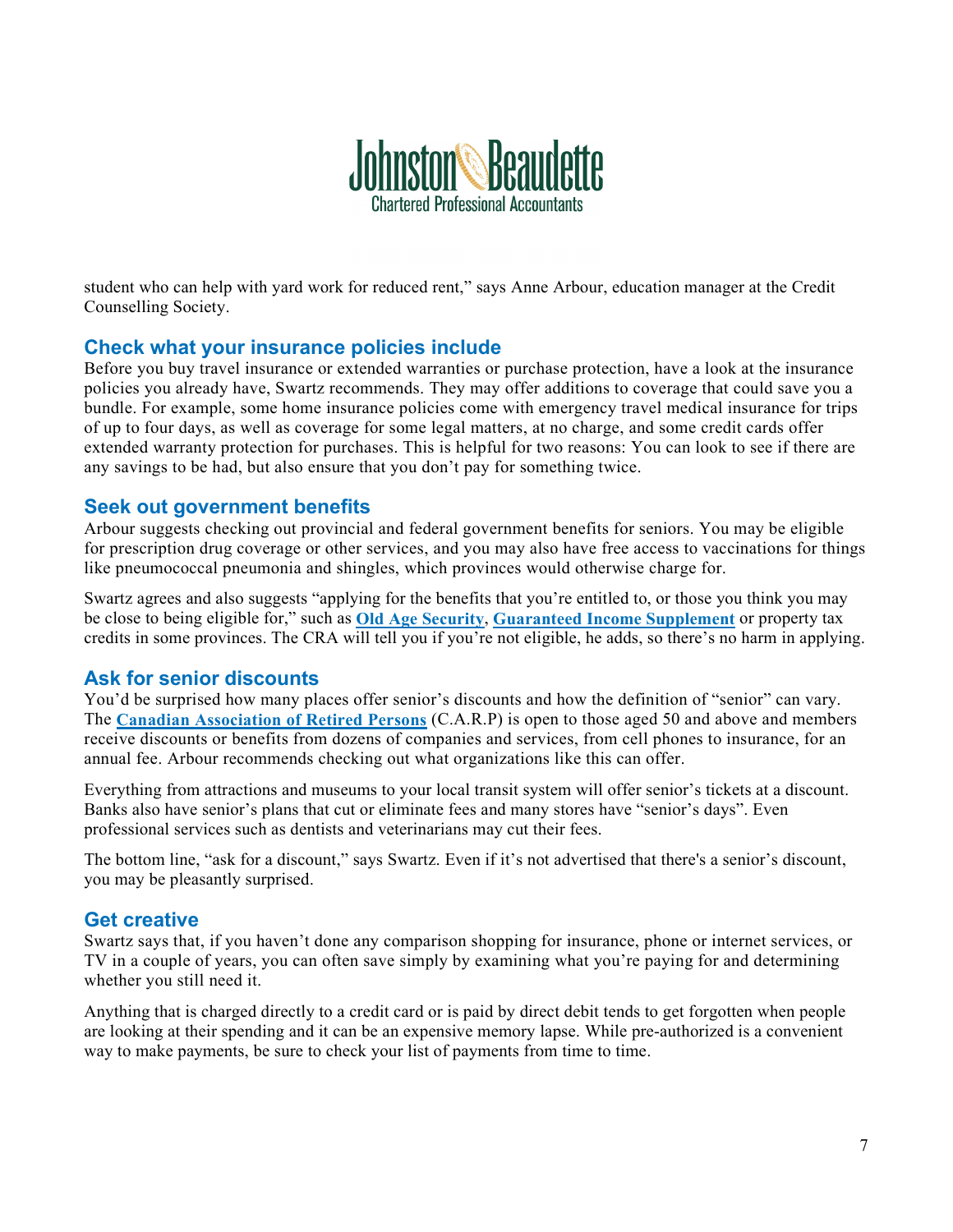

Swartz also suggests shopping around, then calling providers and negotiating better rates. He notes that, if you tell them someone else has offered a better deal, they will usually transfer you to a retention specialist who's authorized to offer deals.

Lastly, Arbour points out that sometimes you can get goods and services in exchange for volunteering – for example, free rounds of golf if you do volunteer work at the club.

*This story first appeared on CPA Canada's online news site.*

#### WEALTH MANAGEMENT

## **Don't pay the same for less: how to stay on top of shrinkflation**



#### **Notice packages and products are getting smaller, with no reduction in prices? Here are three tips for keeping your bills for groceries and other products in check.**

If you're seeing fewer chips in the bag, smaller toilet paper rolls or a different shape to your usual jug of orange juice, you're not imagining things.

Shrinkflation – a term used to describe the practice of selling products with less quantity or volume at the same price by reducing their size or packaging – is having an impact on store shelves.

And Canadians are catching on. According to a recent **[report](https://cdn.dal.ca/content/dam/dalhousie/pdf/sites/agri-food/Dal%20Report%20Inflation%20(September%202021)%20EN.pdf)** 

**[from Dalhousie University](https://cdn.dal.ca/content/dam/dalhousie/pdf/sites/agri-food/Dal%20Report%20Inflation%20(September%202021)%20EN.pdf)**'s Agri-Food Analytics Lab, three out of four of us have noticed food products have shrunk, while prices have remained the same. And while **[personal care and other items are affected](https://www.reddit.com/r/shrinkflation/)** by shrinkflation, it's groceries, meat products and bakery goods that are among the most obvious examples of the phenomenon.

Here are three ways to stay one step ahead of shrinkflation when browsing the aisles.

### **1. Understand how shrinkflation works**

Shrinkflation comes down to some basic economics, explains Sridhar Moorthy, Manny Rotman Chair and professor of marketing at the Rotman School of Management, University of Toronto.

As manufacturing costs go up, product prices tend to rise, he says. Currently, for example, supply chain bottlenecks, labour shortages and COVID-related challenges are all contributing to rising prices.

In order to sustain their profit margins in such an environment, manufacturers have to decide what's more attractive: to increase the price of the product or shrink the size of the package, Moorthy says.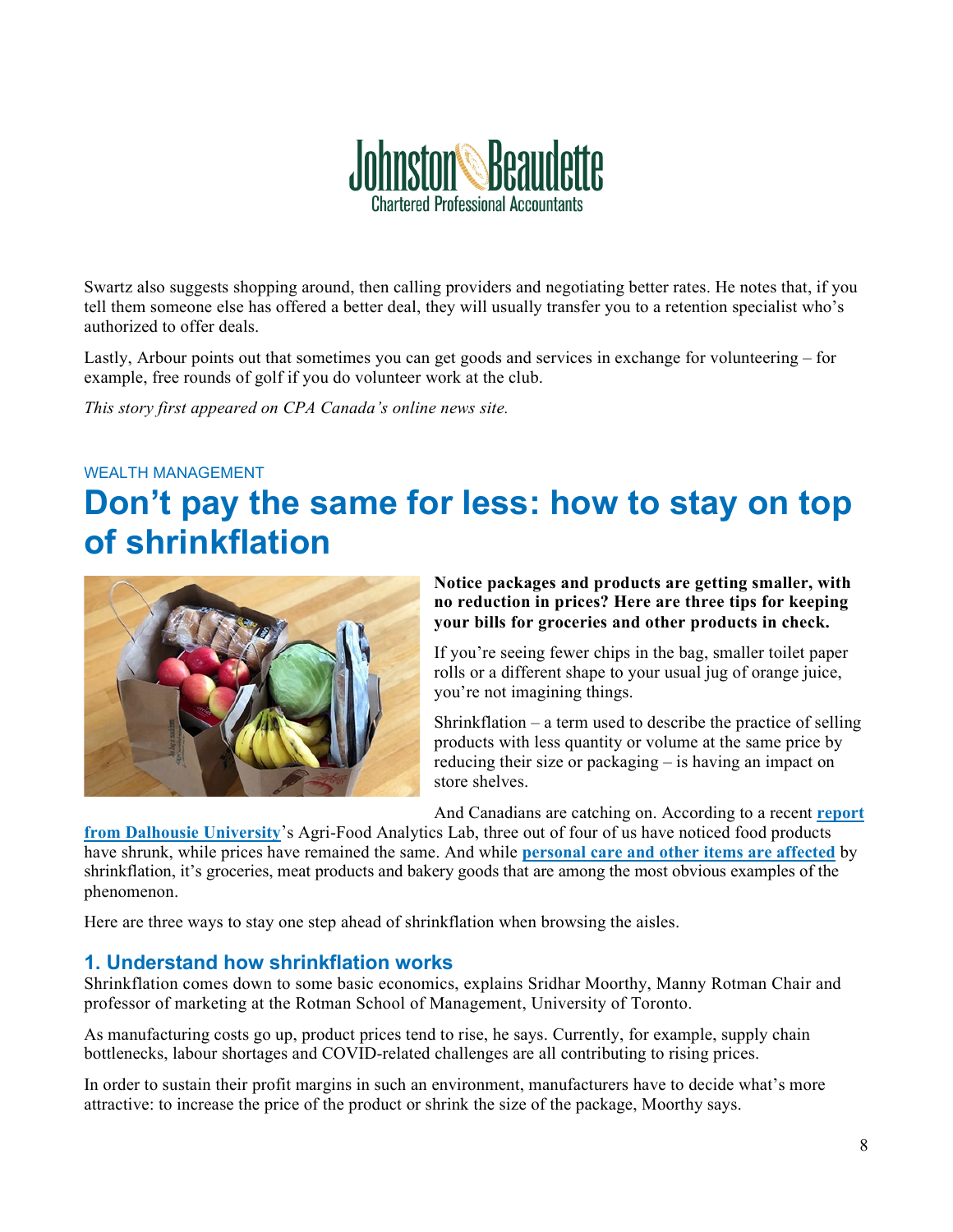

Manufacturers often opt for the latter, as research shows it is less noticeable. A **2014** *[Journal of Retailing](https://www.sciencedirect.com/science/article/abs/pii/S0022435913000456)* **[study](https://www.sciencedirect.com/science/article/abs/pii/S0022435913000456)** were four times more likely to purchase a product if the packaging was downsized than they were if the price increased and packaging stayed the same.

"People are more conditioned to look at prices than package sizes. Unit prices are posted precisely for that reason. However, many people don't check unit prices and get misled as a result," says Moorthy.

The true impact of shrinkflation is seen gradually, over months or even years, so it's less noticeable to the consumer, adds Sylvain Charlebois, senior director of Dalhousie's Agri-Food Analytics Lab and professor of food distribution and food policy.

"We'll see cookies go from 15 to 17 [in a package], but smaller. Then they'll go back to 15, but they won't increase the size," he says. "[Manufacturers] want to be subtle."

### **2. Shop proactively**

Canadian shopping habits are changing as food prices rise, indicates the Dalhousie report, with more than 40 per cent of respondents saying they've altered behaviours to save money, including focusing more on sales and deals, reading flyers and cutting coupons.

This same awareness can be applied to shrinking products, say experts. In addition to checking packaging, product size and weight, consumers can compare unit pricing on display shelves. "In an inflationary environment, you should be more alert to the use of unit prices," says Moorthy.

Using a mobile phone to check competitor pricing and calculate spending while shopping can also be useful – especially in view of the rise in e-commerce and click-and-collect grocery shopping. In those cases, products aren't viewed in-person.

While shrinkflation is often perceived as sneaky, Charlebois argues that most grocery retailers provide pricing information, including unit pricing, to the consumer. Meanwhile, on a positive note, he adds that the practice reduces food and packaging waste in the long run.

"There is nothing hidden," he says. In fact, "shrinkflation was designed based on our own expectations as consumers seeking cheap food all the time."

### **3. Adjust your preferences**

If you notice you're paying the same price for less product, it's also worth reviewing your own shopping habits, says CPA Jamie Smith, co-founder and CFO of Calgary-based Amplify Advisors.

Ask yourself if you need to buy that brand with a higher mark-up or if a more generic brand for a similar product will suffice. Also, if you're committed to a brand, is there a different size – perhaps in bulk – that gives you a better unit price point? Can you reduce or cut out certain products altogether?

"Items of a particular quality or brand that [have been] your preference, may not be now that there's a difference in price. There could be alternatives that are less costly," she says.